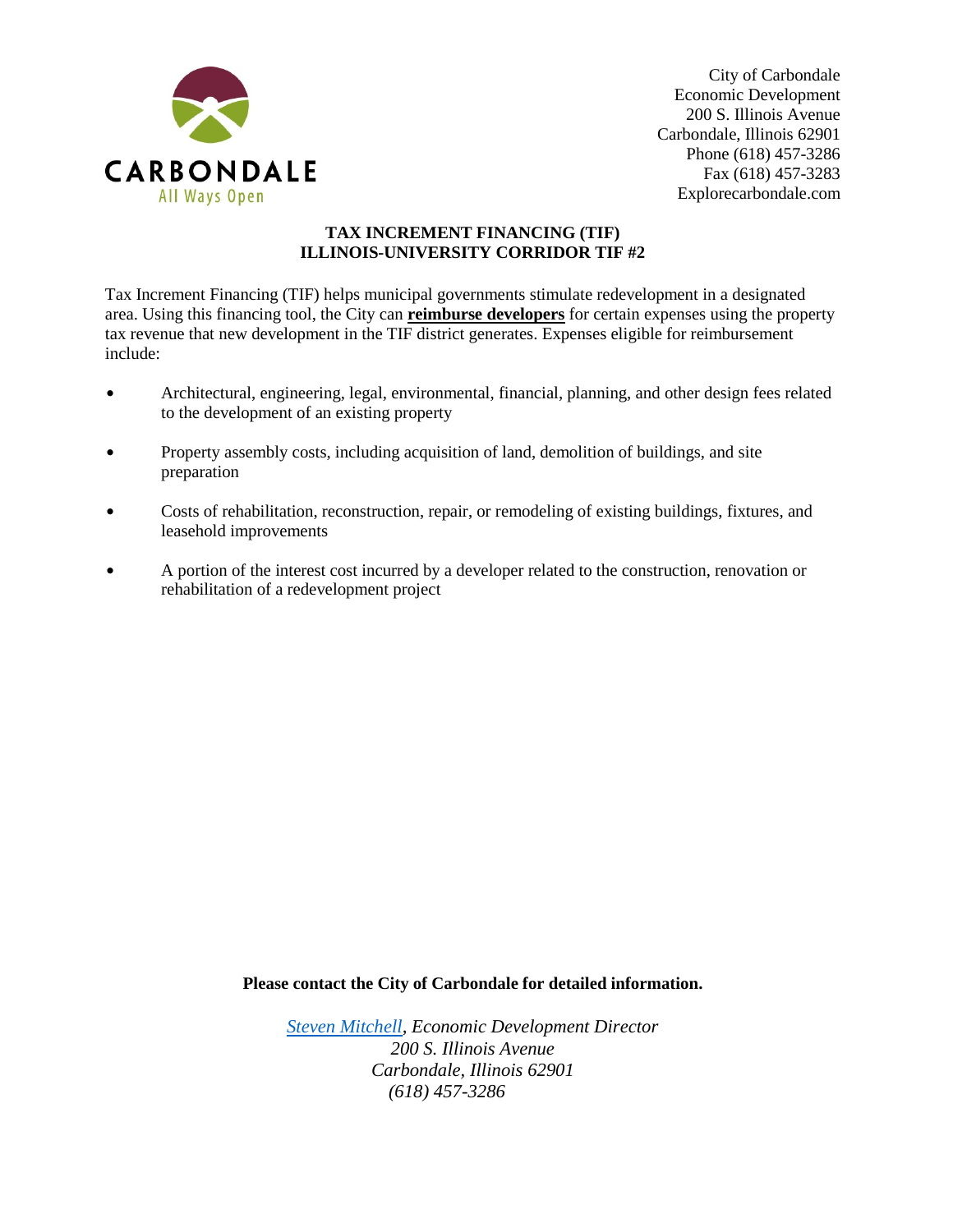## **How does the City of Carbondale Tax Increment Finance (TIF) program work?**

When a tax increment financing (TIF) district is established, the *equalized assessed value* (EAV) on each property within the TIF district is set at a "base" value.

For 23 years after the TIF district is established, property tax revenue generated by higher property values within the district is paid to the city's special TIF fund, instead of the other taxing bodies. Those taxing bodies (the county, park district, school

districts, etc.) continue to get the tax revenue from the "base EAV" in the district, but not the revenue created by property values above the base.

The municipality can use the money in the special TIF fund to pay for certain costs of redevelopment within the designated district. Money in the TIF fund can be used to make public improvements like streets, sidewalks, street lighting, or water and sewer lines, or to provide incentives to private developers. As an incentive, the City can reimburse developers for expenses like buying property, demolishing buildings, remodeling buildings and other specific redevelopment activities.

The City of Carbondale currently offers incentives for redevelopment in the TIF district by reimbursing developers for expenses through an annual rebate on property tax. The rebates are reimbursement for eligible project costs, and they are tied directly to the property tax *increment* created on the site of their new development. The City and the Developer negotiate the reimbursement rate based on the new improvements they create. This contract continues until the point at which the developer has been paid the agreed upon reimbursement.

Example for a hypothetical property in the TIF district:

2011 (base year) EAV: \$45,000 Tax Paid: \$3,825

2014 (following a major redevelopment project) EAV: \$ 300,000 Tax Paid: \$25,500

After the project is complete in 2014, a *property tax increment* of \$21,675, the difference between \$25,500 and \$3,825, goes into the City's special TIF fund.

In this case the developer has a Redevelopment Agreement with the City Council stating that the City will pay the developer 75 percent of the property tax increment each year, up to the point that the City has paid \$275,000, which was the developer's cost to buy the land. Assuming that the property's new assessed value and the overall property tax rate stay the same, it will take 17 years for the City to complete payment of the reimbursement. The City would use its 25 percent share of the increment to pay for other improvements in the TIF district.

Reimbursement is approved by the City Council through a redevelopment agreement. The following map shows the boundary of the 134-acre Illinois-University Corridor TIF #2.

**Equalized Assessed Value (EAV)** is the property value established for property tax purposes. The township tax assessor sets the assessed value at onethird the fair market value.

**Increment** means the difference between the value created by new property improvements and the "base" set when the TIF district was established.